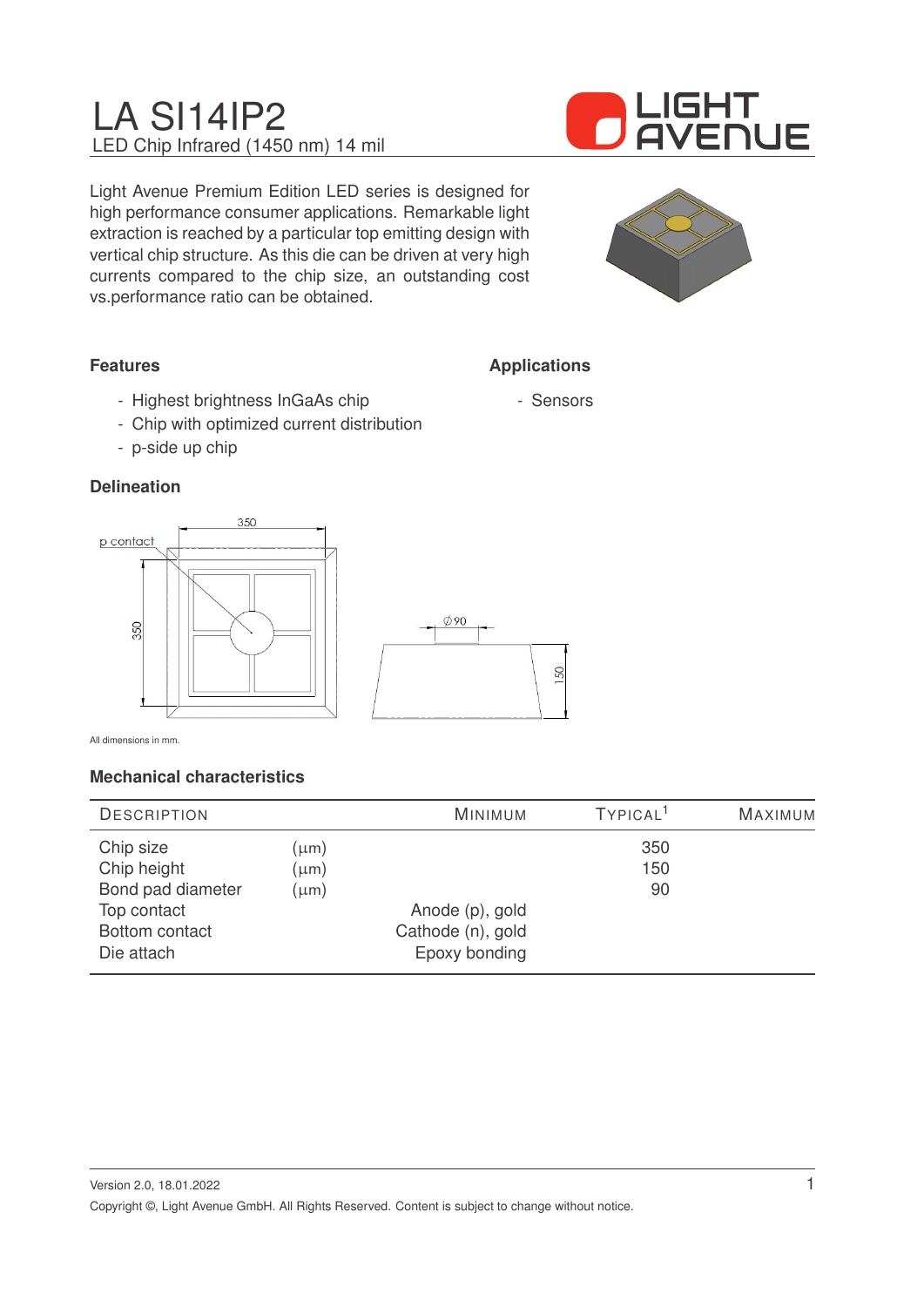

## **Electro-optical characteristics (** $T_A = 25^{\circ}C$ )<sup>2</sup>

| <b>PARAMETER</b>                                                       | <b>SYMBOL</b>                                                           | CONDITION                                                                                   | MIN.             | TYP <sup>1</sup> | MAX.        | Unit     |
|------------------------------------------------------------------------|-------------------------------------------------------------------------|---------------------------------------------------------------------------------------------|------------------|------------------|-------------|----------|
| Forward voltage<br>Reverse voltage<br>Peak wavelength<br>Radiant power | VF<br>$\mathsf{V}_\mathsf{R}$<br>$\lambda_{\sf peak}$<br>$\Phi_{\rm e}$ | $I_F = 50 \text{ mA}$<br>$I_R = 10 \mu A$<br>$I_F = 50 \text{ mA}$<br>$I_F = 50 \text{ mA}$ | 0.6<br>5<br>1400 | 1450<br>3.0      | 1.4<br>1499 | nm<br>mW |

## $\mathsf{Maximum}$  ratings  $(\mathsf{T_A} = 25^\circ\mathsf{C})^3$

| PARAMETER                                                                  | <b>SYMBOL</b> | VALUE.         | Unit |
|----------------------------------------------------------------------------|---------------|----------------|------|
| Operating temperature range<br>LED junction temperature<br>Forward current | l op<br>١F    | $-2085$<br>125 | mA   |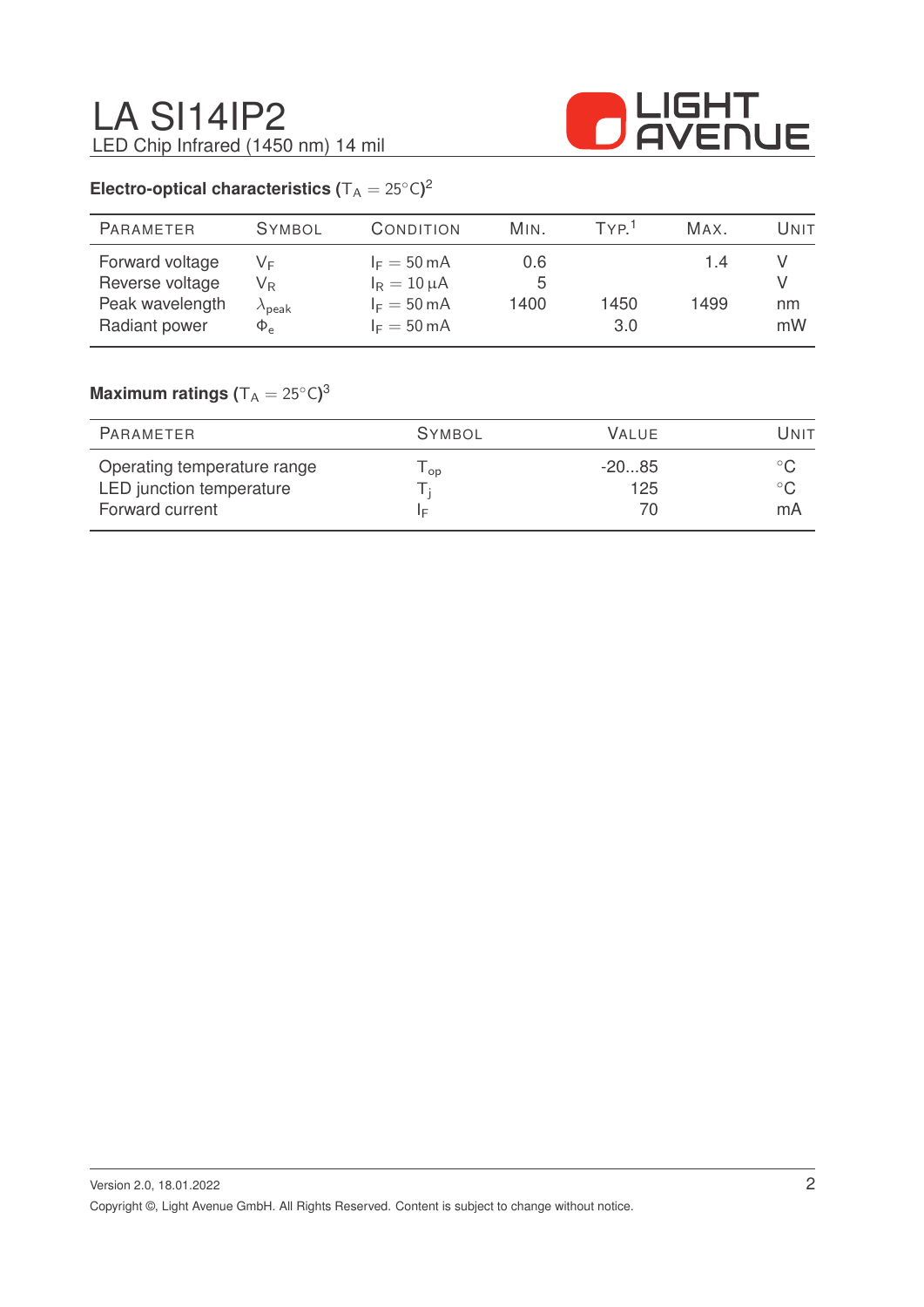



#### **Typical characteristics graphs**



Relative Radiant Flux vs. Ambient Temperature



**Relative Radiant Flux vs. Forward Current** 



Forward Voltage vs. Ambient Temperature

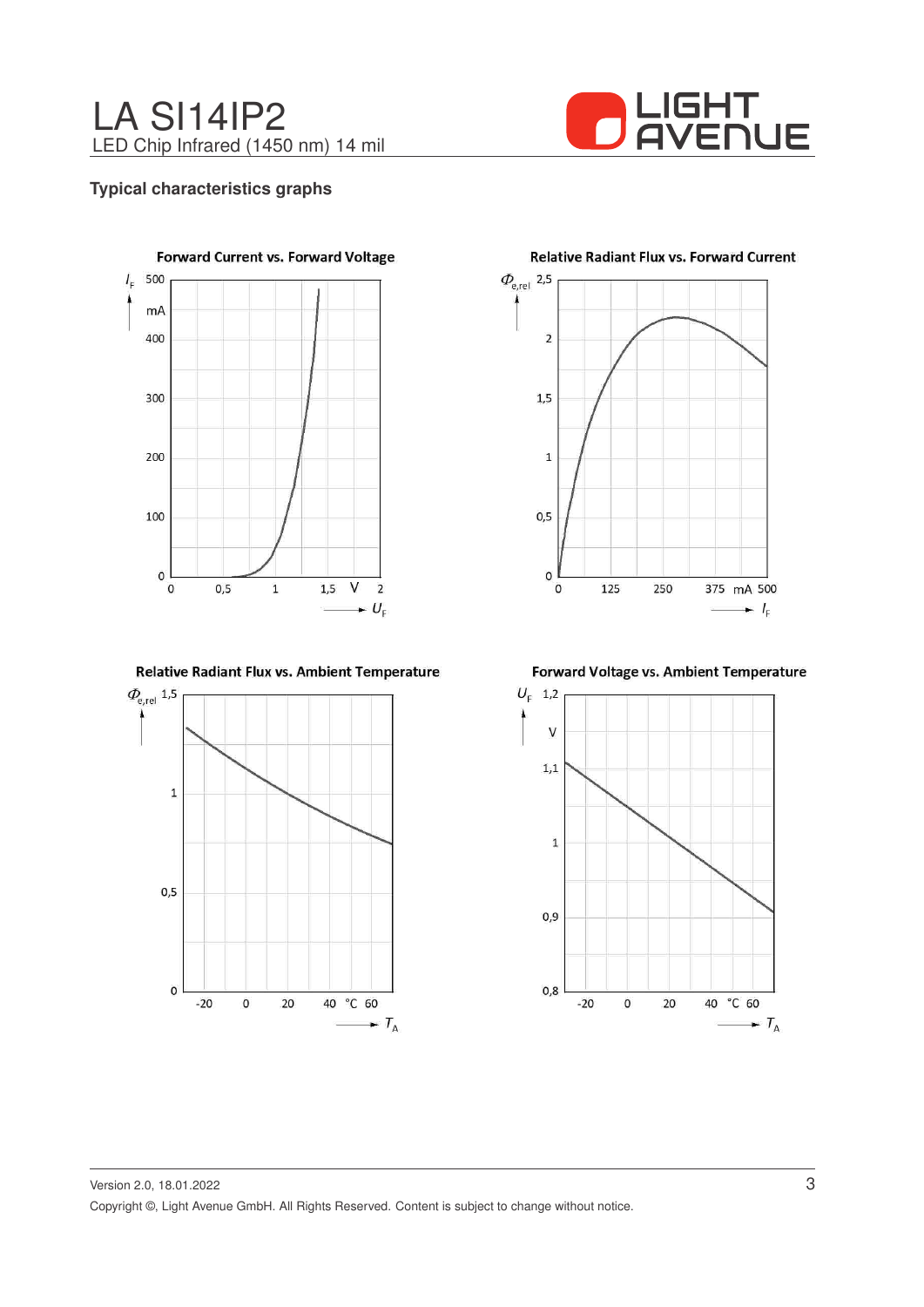



Spectrum (Relative Radiant Flux vs. Wavelength)

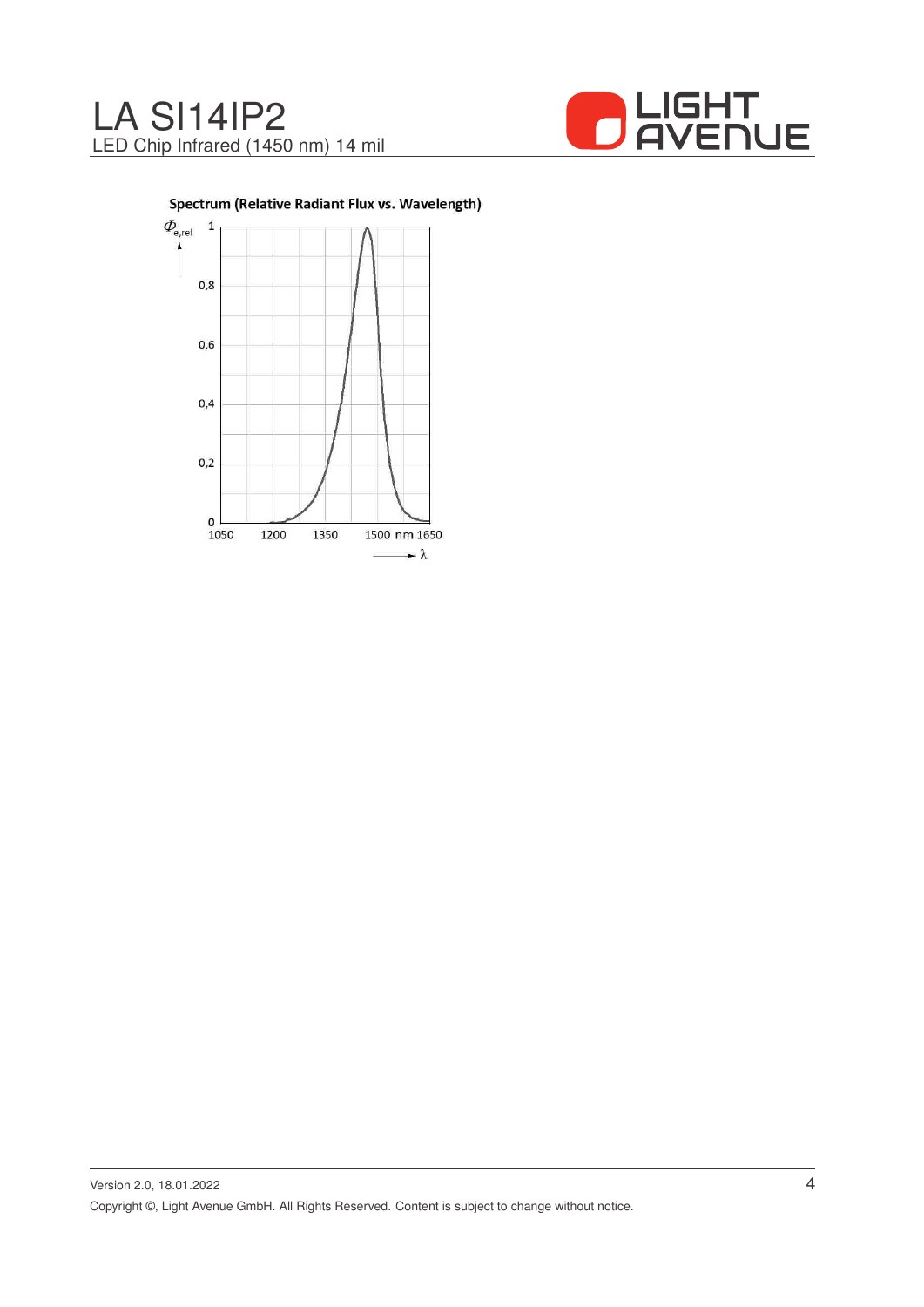## LA SI14IP2 LED Chip Infrared (1450 nm) 14 mil



#### **Handling and storage conditions**

Storage time for wafers in sealed condition is not limited by the die itself, but may be limited by the adhesion of the blue foil (storage ambient conditions:  $T_a = 15...30^\circ$ C; relative humidity: < 60%, vertical storage). Customer has to make sure that there is no glue from the adhesive foil on the backside either by a die shear test or by visual inspection of the backside before production. The hermetically sealed shipment lot shall be opened under temperature and moisture controlled cleanroom environment only. Customers have to follow the according rules for desposition as the material can be hazardous for humans and the environment. Chips are placed on a blue foil, which may contain the following substance in a concentration of circ.18% wt: Bis (2 ethyl(hexyl)phthalate) (DEHP) [CAS #: 117-81-7; EC # 204-211-0]. Dice have to be handled ESD sensitive.

#### **Packing**

Chips are placed on a blue foil inside a 6 inch ring or alternatively on a blue foil (mylar). For shipment the wafers of a shipment lot are arranged to stacks. Please use the recycling operators familiar to you. If required you can ask for our help. Please get in touch with your nearest sales office. By agreement we will take packing material back, if sorted. Transport costs of any kind must be paid by customers. For packing material that is returned to us unsorted or which we are not obliged to accept, any costs incurred will be invoiced to you.

#### **Design objectives**

The chip design was developed and released based on the producer's standard assembly procedures and packaging. Bond strength properties are in accordance to MIL-STD-750D, method 2037. Whether the chip fits to the customer's products with its according die and wire bond procedures and packaging must be evaluated by the customer himself. If workability problems arise after this release a mutually conducted problem solving procedure has to be set up, if the chips are suspected of contributing to the problems.The chips are produced with best effort, but on chip level a subset of the chip characteristics can be determined only. Performance of the chip in the customer's products can only be determined by the customer himself.

#### **Returns and complaints**

For complaints and returns of material a RMA-number is necessary. Samples for analysis purposes can be send to us without credit.

#### **Shipping conditions**

If not otherwise arranged, the "General Terms of Business of Light Avenue GmbH" apply for any shipment. If this document is not familiar to you, please request it at our nearest sales office.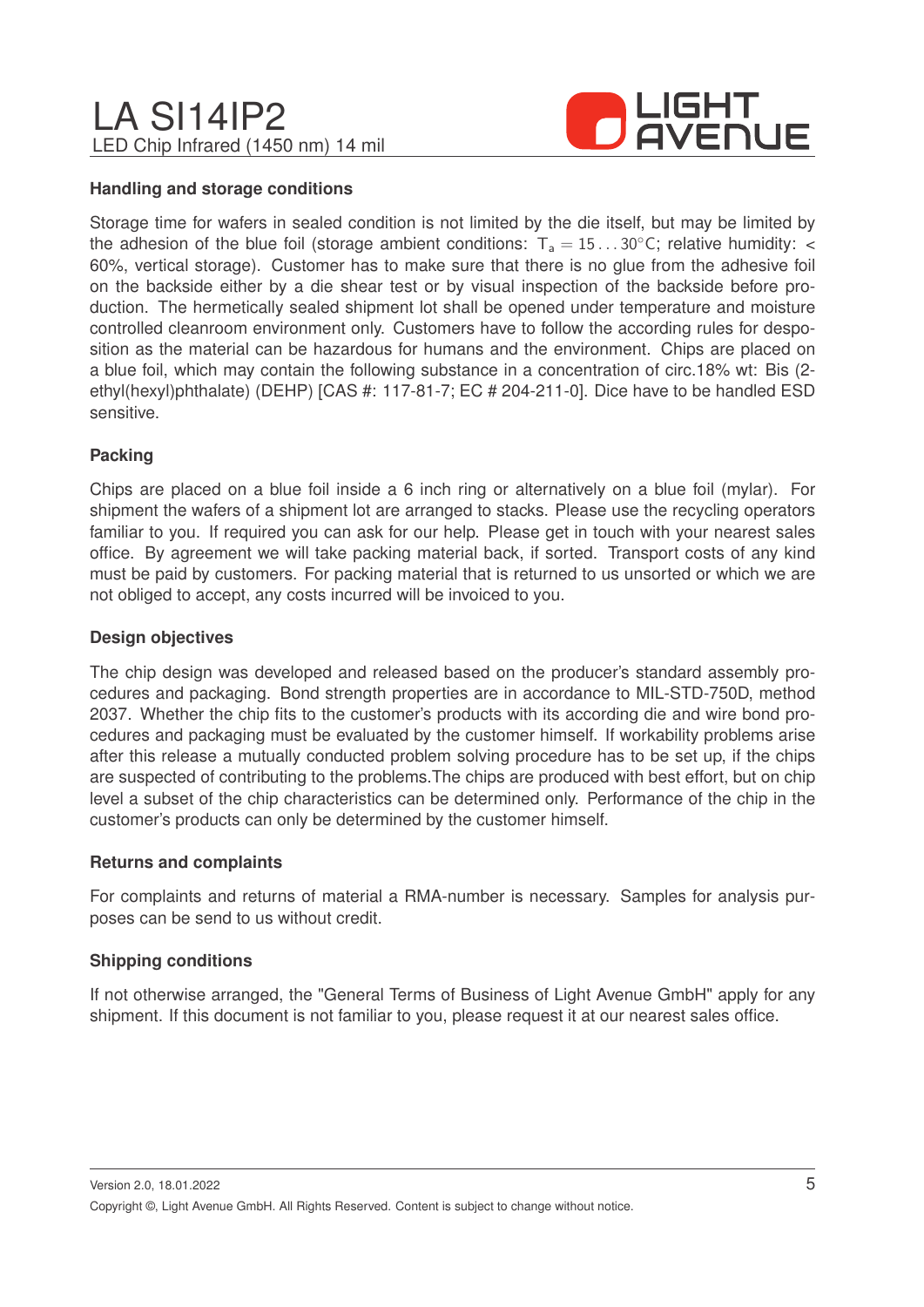

#### **Disclaimer Attention please!**

- **Components used in life-support devices or systems must be expressly authorized for such purpose!**

Critical components<sup>4</sup> may only be used in life-support devices<sup>5</sup> or systems with the express written approval by us.

- All products, product specifications and data to improve reliability, function, design or otherwise are subject to change without notice .
- Light Avenue, its affiliates, agents, and employees, and all persons acting on its or their behalf, disclaim any and all liability for any errors, inaccuracies or incompleteness contained in any datasheet or in any other disclosure relating to any product. Light Avenue makes no warranty, representation or guarantee regarding the suitability of the products for any particular purpose or the continuing production of any product. To the maximum extent permitted by applicable law, Light Avenue disclaims (i) any and all liability arising out of the application or use of any product, (ii) any and all liability, including without limitation special, consequential or incidental damages, and (iii) any and all implied warranties, including warranties of fitness for particular purpose, non-infringement and merchantability. Statements regarding the suitability of products for certain types of applications are based on Light Avenue's knowledge of typical requirements that are often placed on Light Avenue's products in generic applications. Such statements are not binding statements about the suitability of products for a particular application. It is the customer's responsibility to validate that a particular product with the properties described in the product specification is suitable for use in a particular application. Parameters provided in datasheets and/or specifications may vary in different applications and performance may vary over time. All operating parameters, including typical parameters, must be validated for each customer application by the customer's technical experts. Product specifications do not expand or otherwise modify Light Avenue's terms and conditions of business, including but not limited to the warranty expressed therein. Except as expressly indicated in writing, Light Avenue's products are not designed for use in medical, life-saving, or life-sustaining applications or for any other application in which the failure of the Light Avenue product could result in personal injury or death. Customers using or selling Light Avenue products not expressly indicated for use in such applications do so at their own risk. Please contact authorized Light Avenue personnel to obtain written terms and conditions regarding products designed for such applications. No license, express or implied, by estoppel or otherwise, to any intellectual property rights is granted by this document or by any conduct of Light Avenue. Product names and markings noted herein may be trademarks of their respective owners.
- The information describes the type of component and shall not be considered as assured characteristics. Due to technical requirements components may contain dangerous substances. For information on the types in question please contact our Sales Organization.
- Lead free product RoHS compliant.
- The quality level of the final visual inspection shall comply to an AQL of 1.0 (according to MIL-STD-105E, level II), if the customer performes an incoming visual inspection of a shipment.